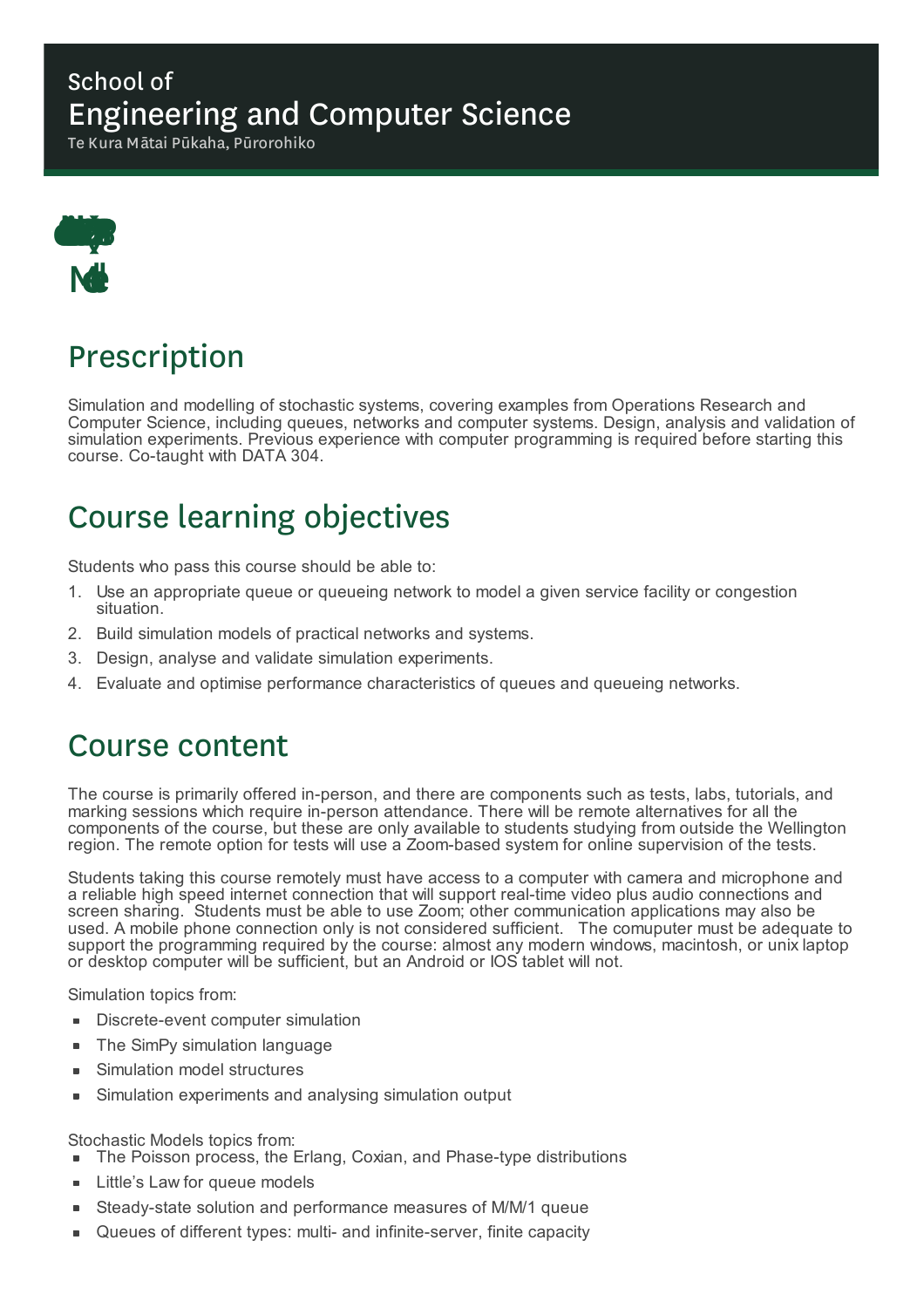- Numerical solutions for steady-state Markovian queues  $\blacksquare$
- M/G/1 queues: the Pollaczek-Khintchine formula
- Jackson-type queue networks
- Closed queue networks: the MVA method of solution ×

## Withdrawal from Course

Withdrawal dates and process: https://www.wgtn.ac.nz/students/study/course-additions-withdrawals

### Lecturers

## Prof Alejandro Frery (Coordinator)

alejandro.freryorgambide@vuw.ac.nz CO 537 Cotton Building (All Blocks), Gate 7, Kelburn Parade, Kelburn

### Dr Binh Nguyen

b.nguyen@vuw.ac.nz 04 886 4489

CO 362 Cotton Building (All Blocks), Gate 7, Kelburn Parade, Kelburn

## Teaching Format

# Student feedback

Student feedback on University courses may be found at: www.cad.vuw.ac.nz/feedback/feedback\_display.php

## Dates (trimester, teaching & break dates)

- Teaching: 28 February 2022 03 June 2022  $\blacksquare$
- Break: 11 April 2022 24 April 2022
- Study period: 06 June 2022 09 June 2022
- Exam period: 10 June 2022 25 June 2022

## Class Times and Room Numbers

#### **28 February 2022 - 10 April 2022**

- $\blacksquare$ **Monday** 16:10 - 17:00 – LT002, Hugh Mackenzie, Kelburn
- **Tuesday** 16:10 17:00 LT002, Hugh Mackenzie, Kelburn
- **Thursday** 16:10 17:00 LT002, Hugh Mackenzie, Kelburn É
- **Friday** 16:10 17:00 LT002, Hugh Mackenzie, Kelburn  $\blacksquare$

#### **25 April 2022 - 05 June 2022**

- **Monday** 16:10 17:00 LT002, Hugh Mackenzie, Kelburn
- **Tuesday** 16:10 17:00 LT002, Hugh Mackenzie, Kelburn
- **Thursday** 16:10 17:00 LT002, Hugh Mackenzie, Kelburn É
- **Friday** 16:10 17:00 LT002, Hugh Mackenzie, Kelburn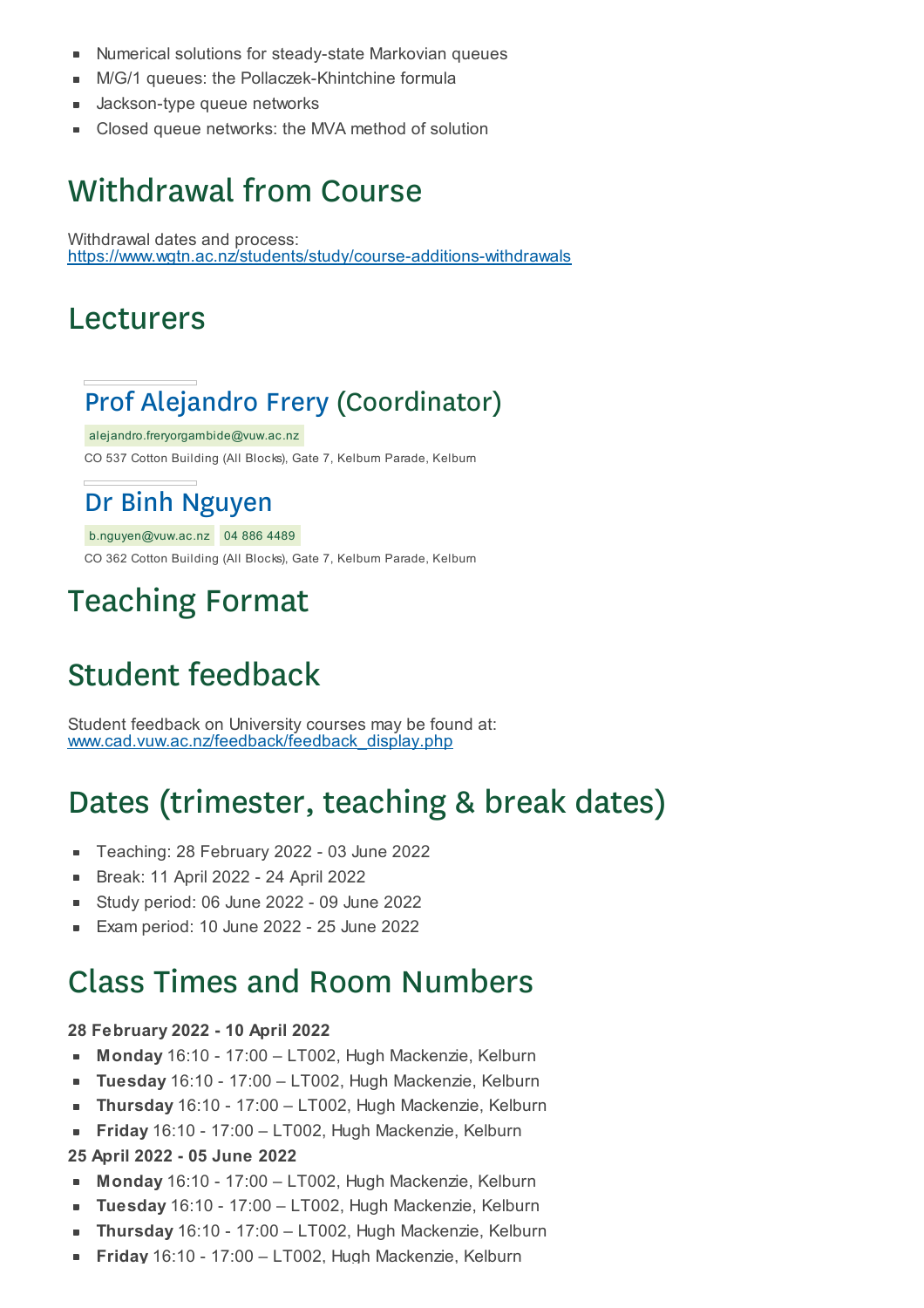# Set Texts and Recommended Readings

**Friday** 16:10 - 17:00 – LT002, Hugh Mackenzie, Kelburn

### Required

There are no required texts for this offering.

# Mandatory Course Requirements

*If you believe that exceptional circumstances may prevent you from meeting the mandatory course requirements, contact the Course Coordinator for advice as soon as possible.*

## Assessment

**Assessment Item Due Date or Test Date CLO(s) Percentage**

### **Penalties**

The team project must be completed and a satisfactory level of attainment gained, i.e., achieving mark of at least 50%.

Late or missing assignments or quizzes will receive a mark of zero, because model answers are given out, unless illness, bereavement or other substantial causes occur and have been discussed with the course coordinator and proper documentation (e.g. a medical certificate) has been provided.

# **Workload**

# Teaching Plan

## Communication of Additional Information

All online material for this course can be accessed at https://ecs.wgtn.ac.nz/Courses/COMP312\_2022T1

# Links to General Course Information

- Academic Integrity and Plagiarism: https://www.wgtn.ac.nz/students/study/exams/integrity-plagiarism
- Academic Progress: https://www.wgtn.ac.nz/students/study/progress/academic-progess (including restrictions and non-engagement)
- Dates and deadlines: https://www.wgtn.ac.nz/students/study/dates  $\blacksquare$
- Grades: https://www.wgtn.ac.nz/students/study/progress/grades É
- Special passes: Refer to the Assessment Handbook, at https://www.wgtn.ac.nz/documents/policy/staff-policy/assessment-handbook.pdf
- Statutes and policies, e.g. Student Conduct Statute: https://www.wgtn.ac.nz/about/governance/strategy
- Student support: https://www.wgtn.ac.nz/students/support